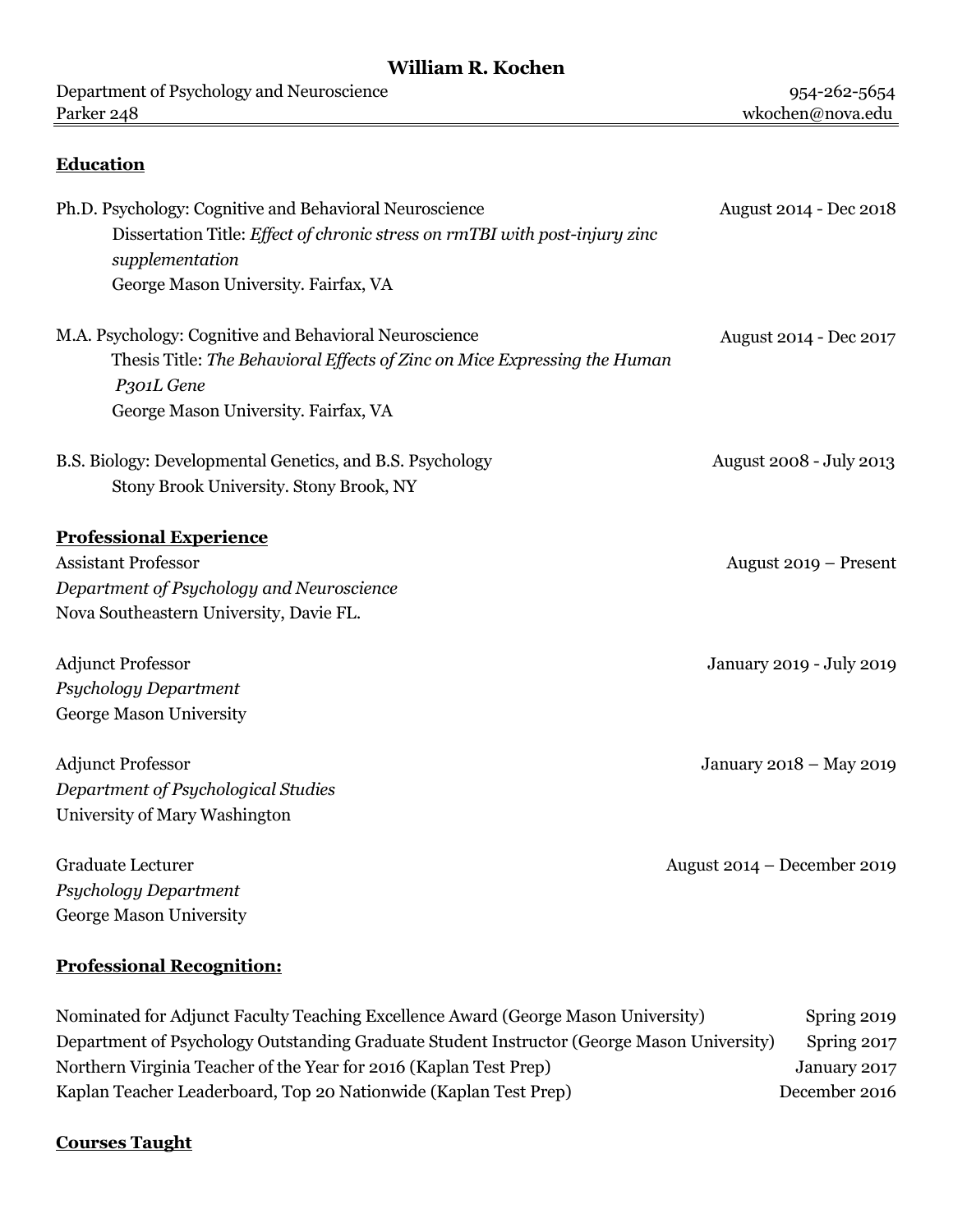Introduction to Neuroscience – Nova Southeastern University Behavioral Genetics – Nova Southeastern University Physiological Psychology – University of Mary Washington; George Mason University Abnormal Psychology – University of Mary Washington; George Mason University Psychopharmacology – University of Mary Washington; George Mason University Murder, Mystery, and Madness – George Mason University Introduction to Psychology – George Mason University Sensation and Perception – George Mason University Brain and Behavior – George Mason University

#### **Research Presentations and Publications** (\* Indicates co-first authorship)

- **W.R. KOCHEN** (2019). Intranasal Zinc treatment ameliorates behavioral deficits caused by Chronic Stress and Traumatic Brain Injury in Mice. Poster presented at Society for NeuroSports Conference, November 2019.
- F. BADER, **W.R. KOCHEN**, M. KRAUS, & M. WIENER, (2019). The dissociation of temporal processing behavior in concussion patients: stable motor and dynamic perceptual timing. Cortex, 119, 215-230.
- K.M\*. CRAVEN, **W.R. KOCHEN**\*, C.M. HERNANDEZ & J.M. FLINN; (2018, June). Zinc Exacerbates Tau Pathology in a Tau Mouse Model. Journal of Alzheimer's disease: JAD.
- **W.R. KOCHEN**, E.N. DOHERTY, C. CUNNIFF… R.H. LIPSKY, J.M. FLINN; (2018, November). Intranasal therapeutic zinc following traumatic brain injury with chronic stress. Poster presented at the annual Society for Neuroscience (SfN) Conference, San Diego, CA
- E.N. DOHERTY, **W.R. KOCHEN**, J.M. FLINN; (2018, November). Interaction of chronic variable stress and intranasal zinc treatment following traumatic brain injury. Poster presented at the annual Society for Neuroscience (SfN) Conference, San Diego, CA.
- K.M. CRAVEN, **W.R. KOCHEN**, C.M. HERNANDEZ…J.M. FLINN; (2018, November). The behavioral and biochemical effects of social isolation following repetitive mild traumatic brain injury (rmTBI). Poster presented at the annual Society for Neuroscience (SfN) Conference, San Diego, CA
- **W.R. KOCHEN**, J.M. FLINN; (2018, March) The effect of chronic variable stress on repetitive mild traumatic brain injury with zinc treatment. Poster Presented at the National Capital Area Traumatic Brain Injury Symposium, Washington D.C.
- **W.R. KOCHEN**, K.M. CRAVEN, D.D. CERRI, J. M. FLINN; (2017, November). Combining force and rotation in TBI: The creation of a novel device for translational traumatic brain injuries. Poster presented at the annual Society for Neuroscience (SfN) Conference, Washington, D.C.
- K.M. CRAVEN, **W.R. KOCHEN**, D.D. CERRI, J.M. FLINN; (2017, November). Social isolation after repetitive mild traumatic brain injuries. Poster presented at the annual Society for Neuroscience (SfN) Conference, Washington, D.C.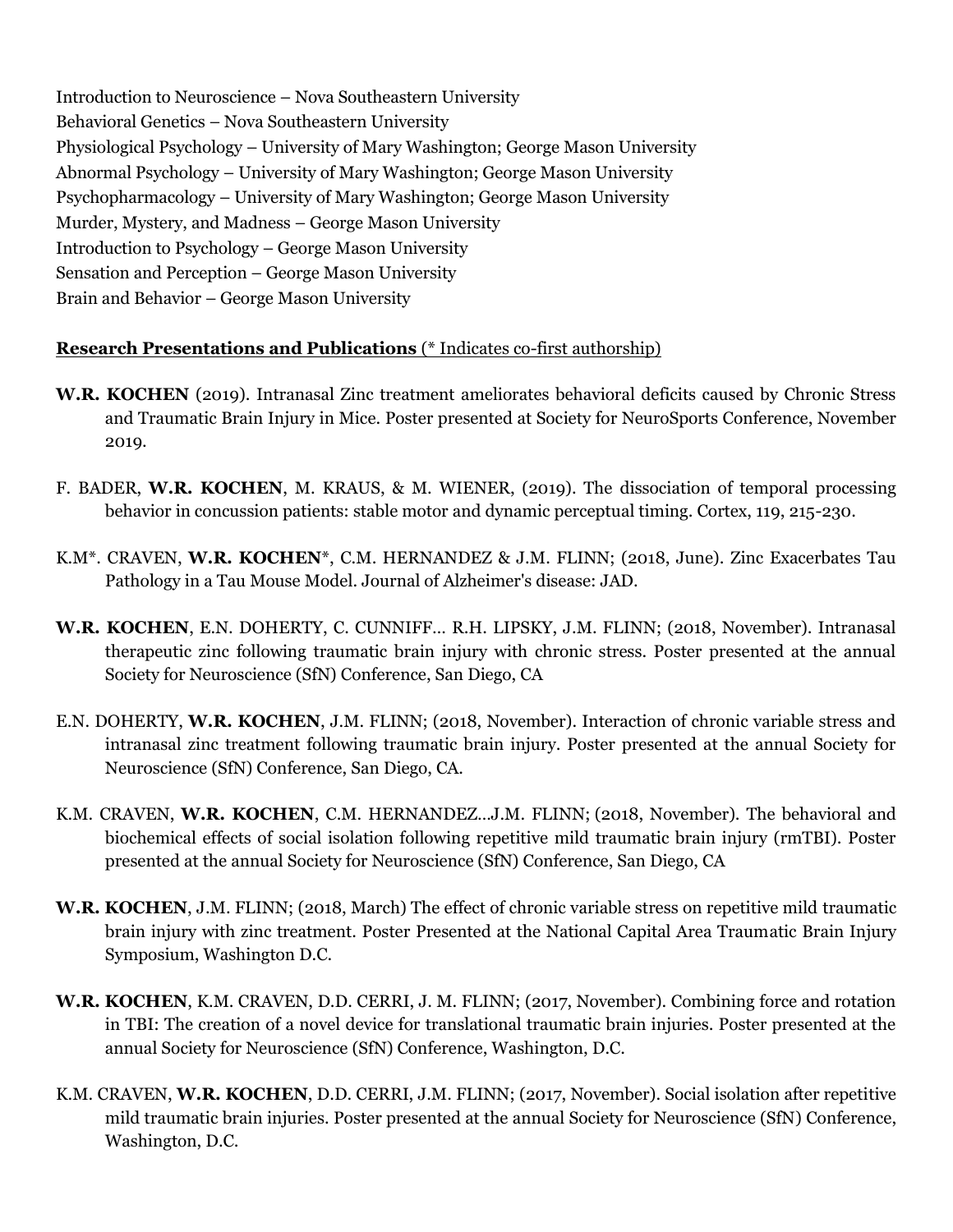- T. DIMOPOULOS, M.L. SMITH, **W.R. KOCHEN**, N. COSCHIGANO, J.M. FLINN; (2017, November). The effect of multiple levels of chronic zinc supplementation on b6 mice. Poster presented at the annual Society for Neuroscience (SfN) Conference, Washington, D.C.
- A.S. POWERS, A. AYANRU, S. BOYD, M. CHANG, A. CULOSO, **W.R. KOCHEN**, A. WALSH, S. WONG, C. YU; (2017, November). Seasonal effects on adult neurogenesis in turtles. Poster presented at the annual Society for Neuroscience (SfN) Conference, Washington, D.C.
- \*K.M. CRAVEN, **\*W.R. KOCHEN**, S. LIPPI, C.M. HERNANEZ, J.M. FLINN; (2017, July) The Effects of Zinc Expression on Phosphorylated Tau and Zinc Flourescence. Poster presented at the International Society for Zinc Biology Conference, Cyprus.
- **W.R. KOCHEN**, K.M. CRAVEN, J.M. FLINN; (2016, November). Zinc exacerbates tauopathy deficits in measures of daily living in mice. Poster presented at the annual Society for Neuroscience (SfN) Conference, San Diego, CA.
- K.M. CRAVEN, **W.R. KOCHEN**, M.R. HARBOUR, C. M. HERNANDEZ, J. M. FLINN; (2016, November) The effects of zinc on expression of phosphorylated tau and zinc fluorescence Poster presented at the annual Society for Neuroscience (SfN) Conference, San Diego, CA.
- C.M. HERNANDEZ, C.L. C. NEELY, **W.R. KOCHEN**, K. M. CRAVEN, M. L. SMITH, A. B. BOOTH, J. M. FLINN; (2016, November) Supplemented zinc on learning and memory in tau mice (P301L/CaMKII) using contextual and cued fear extinction. Poster presented at the annual Society for Neuroscience (SfN) Conference, San Diego, CA.
- **W.R. KOCHEN**, J. GOMEREZ, A. S. POWERS; (2014, March) Turtles and the Detour Problem. Poster presented at the Eastern Psychological Association, Boston, MA.

#### **Internal Grants**

PFRDG 334844 Kochen (PI) \$15,000 7/20 - 6/22 President's Faculty Research and Development Grant, Nova Southeastern University Social Stress and Traumatic Brain Injury Role: PI

QOL 334857 Kochen (PI) \$15,000 7/20 - 6/22 President's Faculty Research and Development Grant, Nova Southeastern University Mindfulness Meditation Intervention for Veterans with Traumatic Brain Injury Role: PI

Faculty Research Fellowship, Kochen (PI) \$1,000, 6CR, 7/20 – 6/23 Psychology Department, Faculty Research Fellowship, Nova Southeastern University Biological Effects of Mindfulness Meditation Intervention for Veterans with TBI Role: PI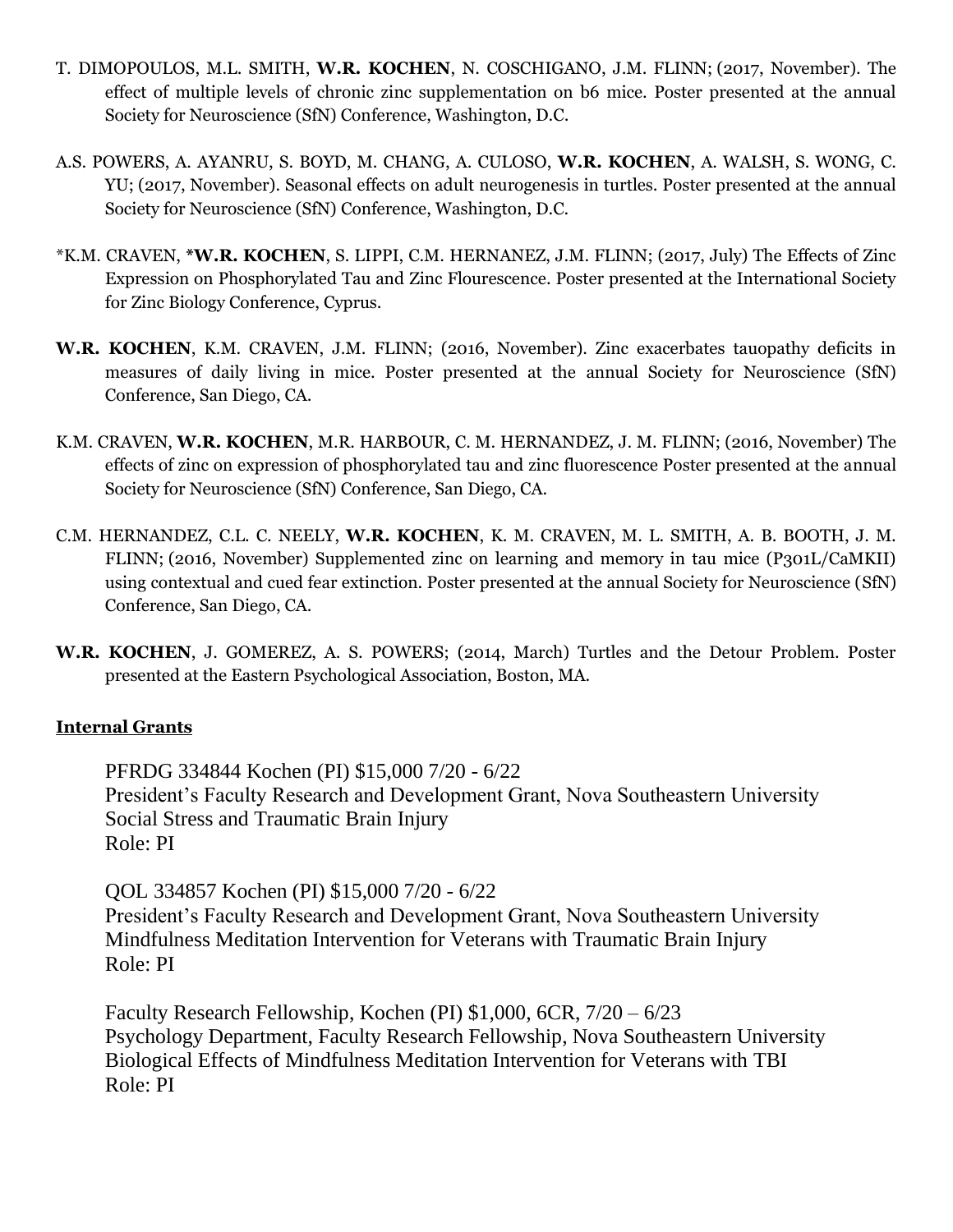#### **Research Awards**

#### **Society for NeuroSports Data Blitz – third prize <b>Society and Society for NeuroSports Data Blitz – third prize**

**Royal Society of Chemistry Metallomics Poster Prize July 2017** *July 2017* Awarded for best poster presentation at International Society for Zinc Biology 2017 meeting in Cyprus

#### **Sigma Xi Grants In Aid of Research - \$1,000** March 2015

Grant for the creation of a new triple transgenic mouse for the study of AD

#### **Mentored Presentations**

T. DIMOPOULOS, S. L. P. LIPPI, C. L. C. NEELY, … **W.R. KOCHEN**, J. M. FLINN; (2018, November). The effects of A. bisporus (white button mushrooms) on the circadian rhythms and spatial memory of human amyloid precursor protein (hAPP) transgenic mice. Poster presented at the annual Society for Neuroscience (SfN) Conference, San Diego, CA

T. DIMOPOULOUS… **W.R. KOCHEN**, J. M. FLINN (2017, December) The effects of A. bisporus on the Spatial Memory of Human Amyloid Precursor Protein (hApp) Transgenic Mice. Poster Presented at Office of Student Scholarship, Creative Activities, and Research (OSCAR) Conference, Fairfax, VA.

M. HARBOUR, **W.R. KOCHEN**, K.M. CRAVEN, J. M. FLINN; (2016, November) The effect of chronic excess zinc on memory tasks in tauopathic mice. Poster presented at the annual Society for Neuroscience (SfN) Conference, San Diego, CA.

M. HARBOUR, **W.R. KOCHEN**, K.M. CRAVEN, J. M. FLINN; (2016, May) Elevated Zinc and Novel Object Recognition in a Tau Mouse model Poster Presented at Office of Student Scholarship, Creative Activities, and Research (OSCAR) Conference, Fairfax, VA.

#### **Mentored Research Awards**

| <b>Undergraduate Research Scholars Program - \$1,500</b>                                                       | <b>May 2018</b> |
|----------------------------------------------------------------------------------------------------------------|-----------------|
| Awarded to E. Khayat to examine the effect of social isolation on mice with Alzheimer's Disease                |                 |
| <b>Undergraduate Research Scholars Program - \$5,000</b>                                                       | March 2017      |
| in the most in the control of the control of the control of the control of the control of the control of the c |                 |

Awarded to T. Dimopoulous to study the effects of white button mushrooms on mice with Alzheimer's Disease

## **Undergraduate Research Scholars Program -** \$1,500 January 2016 Awarded to M. Harbour to analyze Novel Object Recognition in a study examining zinc supplementation in Tau mice

#### **Societies and Memberships**